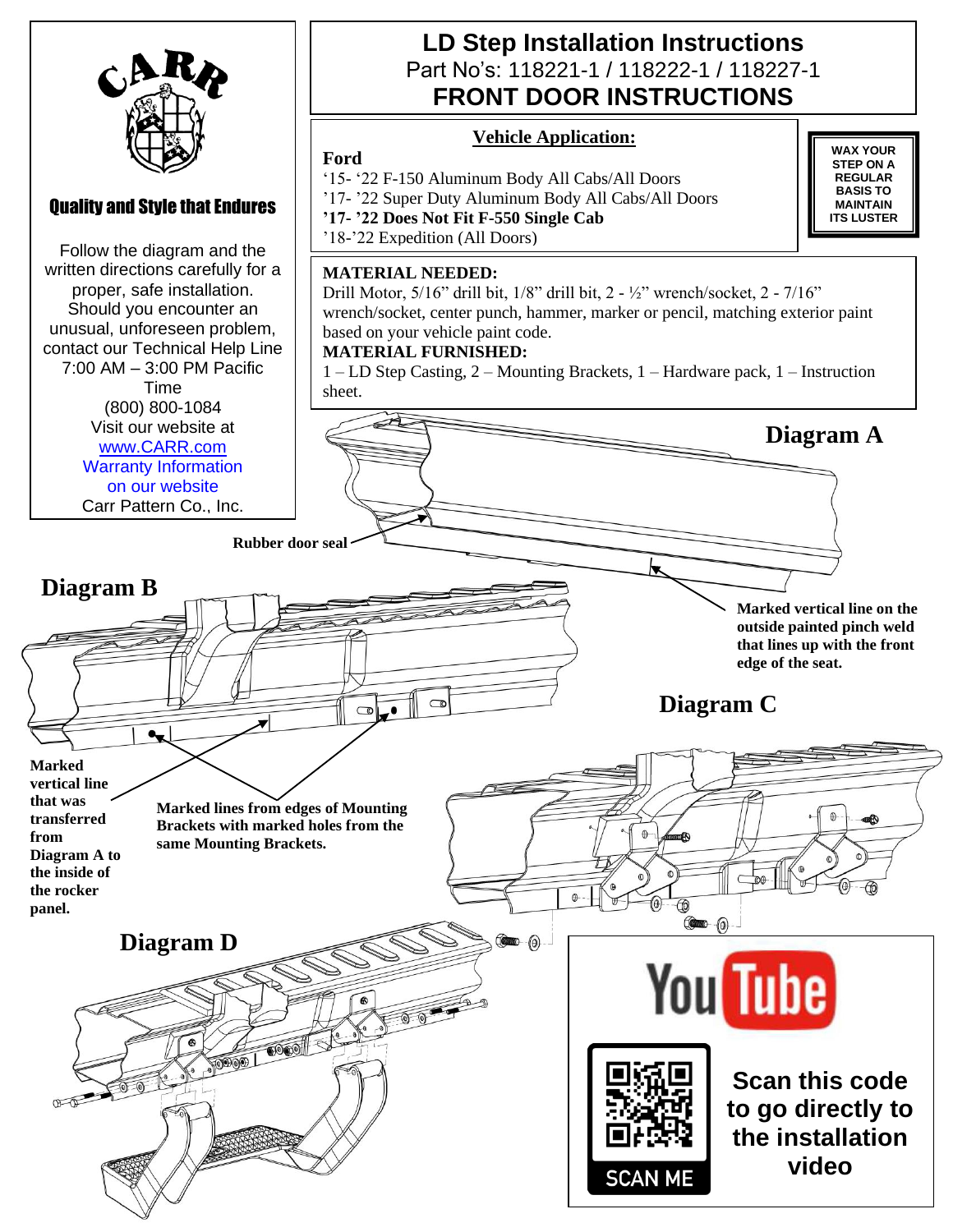

### **LD Step Installation Instructions**  Part No's: 118221-1 / 118222-1 / 118227-1 **FRONT DOOR INSTRUCTIONS**



Approximate installation time for one step – 45 minutes!

#### **WARNING!**

- ✓ Do not over tighten nuts and bolts as damage to the castings and/or stripping of the threads could result.
- FOR SAFE AND PROPER USAGE OF THIS PRODUCT, THE MOUNTING INSTRUCTIONS MUST BE FOLLOWED CAREFULLY AND COMPLETELY.
- The manufacturer and distributor of this product are in no way responsible for the consumer's failure to adhere to the warnings and directions of these instructions in the event of damage to the consumer's vehicle, other properties and/or personal injury.



# **Scan this code to go directly to the installation video**

- 1. NOTE: All diagrams shown are viewed from the driver side front door. Open your front door. For the proper position of the step, the front edge of the seat while in normal driving position should be in line with the center of the step. For personal preference or to avoid any obstruction underneath body metal, step can be moved left or right.
- 2. Take a marker or pencil and mark a vertical line that lines up with the front edge of the seat on the pinch weld area of your vehicle. See DIAGRAM A.
- 3. Assemble the Mounting Brackets to the Step Casting as shown in DIAGRAM D. Hand tighten the hardware only.
- 4. When positioning the step against the body metal, be sure to avoid all bumps and screws to make sure that the step assembly is against a flat surface.
- 5. With both Mounting Brackets hand-tightened on the Step Casting, place the entire assembly against the inside of the rocker panel of the vehicle. Line up the center of the step with the center vertical marked line. (Be sure to avoid any bumps or obstructions on body metal.)
- 6. While holding the entire assembly in place, take a pencil or marker and mark all four outside edges of the Mounting Brackets as shown in DIAGRAM B.
- 7. Remove the Mounting Brackets from the Step Casting.
- 8. Place the Mounting Brackets back against the body metal between the marked lines. Use the holes in the Mounting Brackets to mark the holes on the body metal as shown in DIAGRAM B.
- 9. Center punch the marked hole.
- 10. Take a 1/8" drill bit and drill out the centered punched holes.
- 11. Drill out the 1/8" hole with the 5/16" drill bit.
- 12. After drilling, make sure that all burrs are removed.
- 13. Take your matching exterior paint and totally paint drilled holes to seal the aluminum metal. Allow paint to dry before proceeding to the next step.
- 14. Take the 5/16" hardware that is provided and securely tighten both Mounting Brackets to the vehicle. See DIAGRAM C.
- 15. Place the Step Casting inside each Mounting Bracket and use the  $\frac{1}{4}$ " hardware provided and securely tighten each Mounting Bracket to the Step Casting. See DIAGRAM D.
- 16. Take a 1/8" drill bit and drill two more holes through the top holes that are located on each Mounting Bracket through the Wedge Washers into the body metal. (NOTE: These holes may need to be drilled at an angle on the rear doors.)
- 17. Take your matching exterior paint and totally paint drilled holes to seal the aluminum metal. Allow paint to dry before proceeding to the next step.
- 18. Take the sheet metal screws provided and securely tighten. See DIAGRAM C.
- 19. Repeat these steps for the passenger front door. Your step is now ready to use!

**Carr Pattern Co., Inc. Warranty Policy**

**Finishes:** Limited Lifetime

**Structural Warranty:** Limited Lifetime **Warranty Conditions:**

- a. All warranties start from consumer's date of purchase. b. A new product will be sent out immediately to replace a warranty claim. c. The above guidelines apply only to the Original Purchaser.
- d. Original proof of purchase must be submitted for all warranty and returns issues. **Warranty Limitations:**
- 
- a. Warranty coverage extends ONLY to repair or replacement of the CARR product. This warranty does not cover the cost of labor, transportation, installation or removal of the product.<br>b. Warranty coverage does not extend t
- which the product is being installed.<br>c. Warranty coverage does not extend to damage caused by: airborne fallout (chemicals, tree sap, etc.), stones, hail, earthquake, water or flood, windstorm, lightning, the application sealants subsequent to manufacture.
- d. Warranty coverage does not extend to damages caused by: normal wear and tear, abuse, modification or improper installation of the product.<br>e. Warranty coverage does not extend to any economic loss or extra expense inclu

rental expense, equipment rental expense, lodging, meals, or other travel costs. **Other Terms:**

This warranty gives you specific legal rights and you may also have other rights that vary from state to state. CARR does not authorize any person to create for it any other obligation or liability in<br>connection with its p WRITTEN WARRANTY OR ANY IMPLIED WARRANTY. CARR SHALL NOT BE LIABLE FOR INCIDENTAL OR CONSEQUENTIAL DAMAGES RESULTING FROM BREACH OF<br>THIS WRITTEN WARRANTY.\*

\*Some states do not allow limitations on how long an implied warranty will last or the exclusion or limitation of incidental or consequential damages, so that above limitations or exclusions may not

apply to you.<br>Guarantee: Every attempt has been made to manufacture and distribute the finest quality products available. Our manufactured products are guaranteed to be free of defects due to workmanship or materials. Distributed products are subject to manufacturer's warranty only.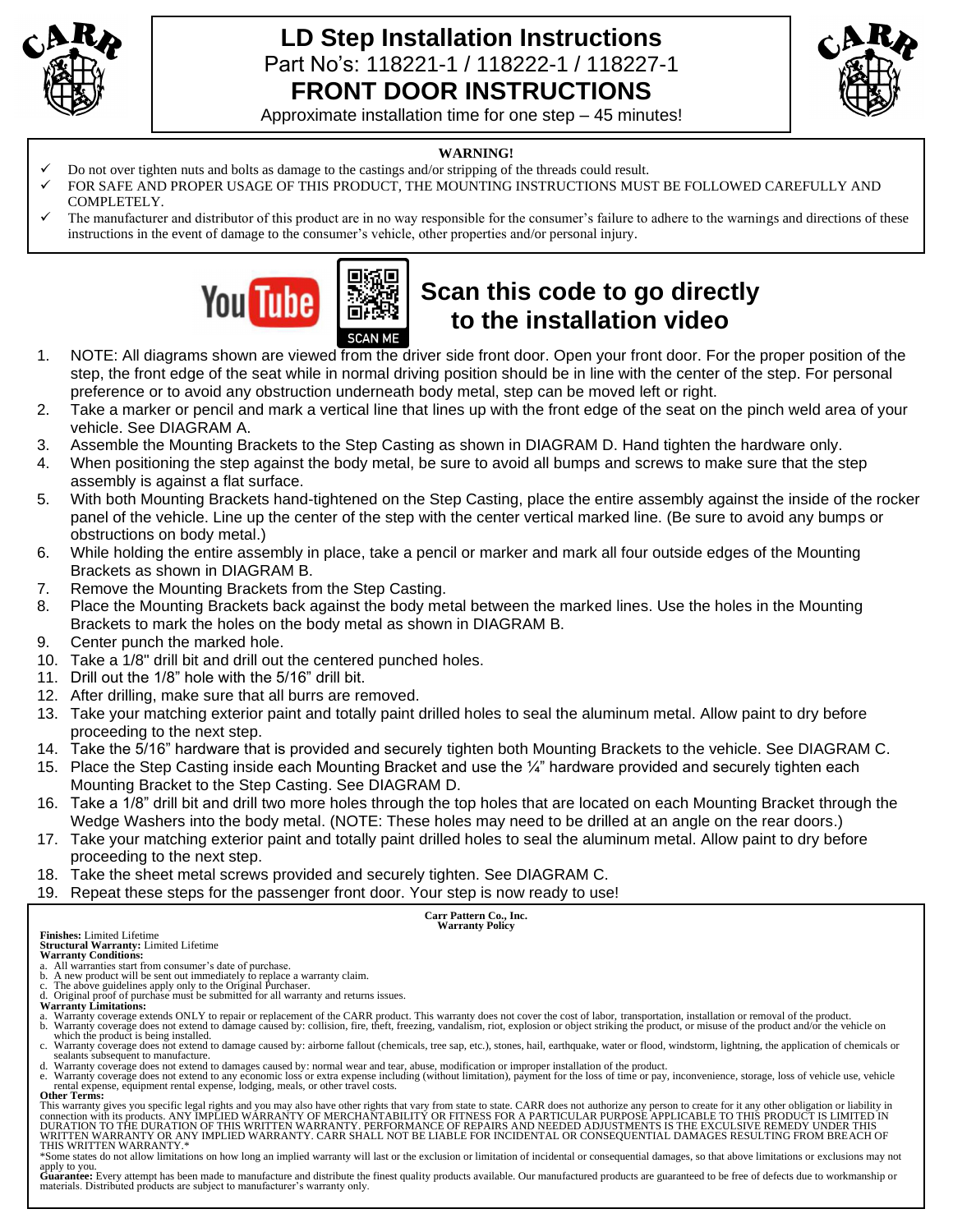